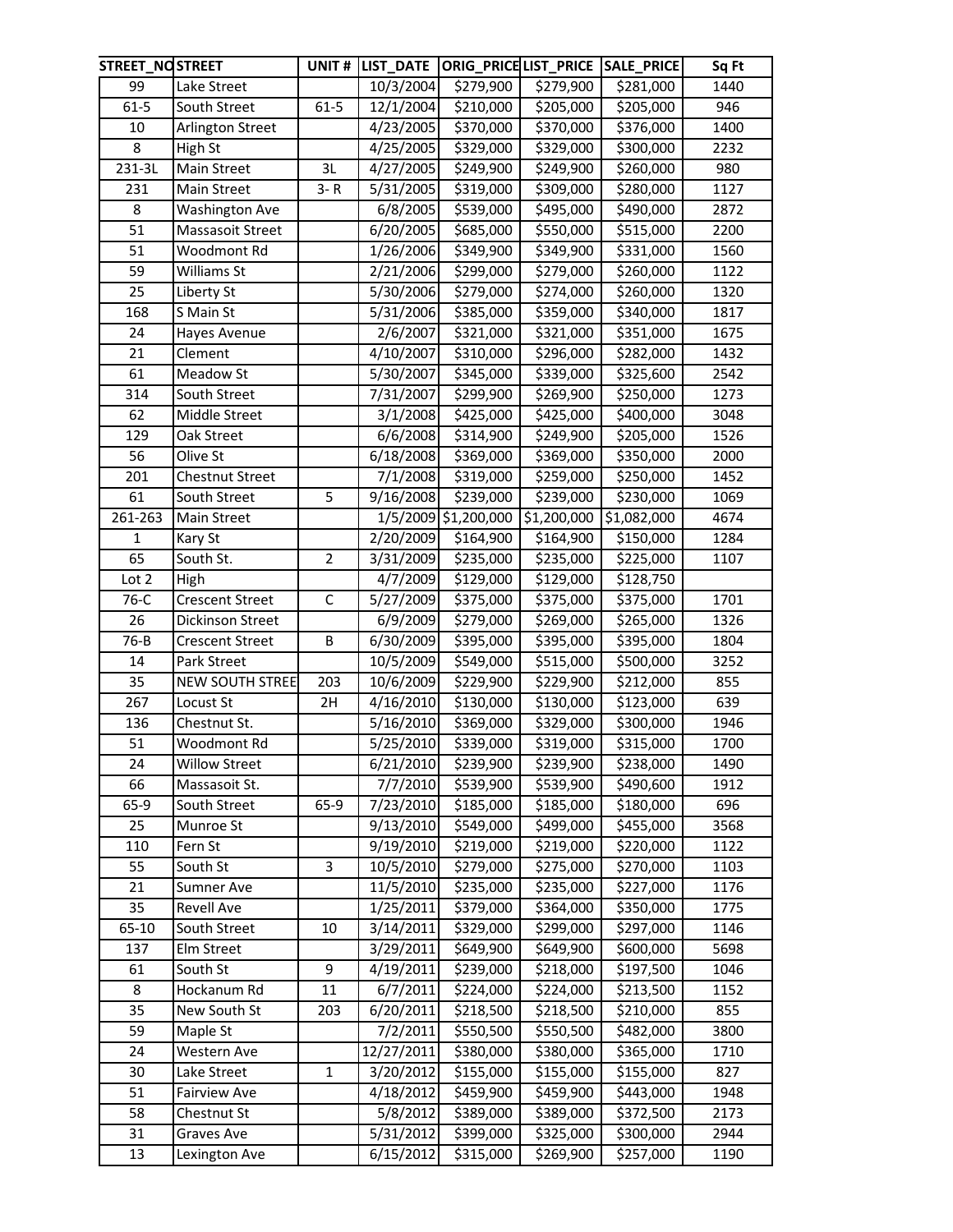| 53             | Fox Farms Rd           |                | 9/11/2012              | \$469,900             | \$439,900 | \$429,000 | 2117 |
|----------------|------------------------|----------------|------------------------|-----------------------|-----------|-----------|------|
| 26             | Dickinson St           |                | 2/26/2013              | \$279,900             | \$278,000 | \$265,000 | 1326 |
| 46             | N Maple St             |                | 3/26/2013              | \$334,000             | \$334,000 | \$326,000 | 1911 |
| 41             | N Main St              |                | 4/16/2013              | $\overline{$}335,000$ | \$335,000 | \$342,000 | 4600 |
| 22             | Maple St               |                | 5/14/2013              | \$339,000             | \$339,000 | \$333,000 | 1930 |
| 99             | Lake St                |                | $\overline{6}/12/2013$ | \$305,000             | \$305,000 | \$309,000 | 1440 |
| $51 - 1/2$     | Hatfield St            | 8              | 7/5/2013               | \$227,500             | \$227,500 | \$223,500 | 2100 |
| 145            | Chestnut St            |                | 9/3/2013               | \$369,000             | \$369,000 | \$369,000 | 1328 |
| 4              | Reed St                | 4              | 10/3/2013              | \$299,500             | \$299,500 | \$292,000 | 1574 |
| 140            | N Main St              |                | 12/11/2013             | \$389,000             | \$359,000 | \$339,000 | 2068 |
| 65             | South Street           | $\overline{2}$ | 4/3/2014               | \$244,900             | \$244,900 | \$245,999 | 1107 |
| $\overline{2}$ | Pomeroy Terrace        | $\overline{7}$ | 5/1/2014               | \$324,900             | \$283,000 | \$279,000 | 1593 |
| 17             | Madison Ave            |                | 5/2/2014               | \$759,000             | \$759,000 | \$740,000 | 3035 |
| 135            | N Main St              |                | 6/3/2014               | \$329,000             | \$315,000 | \$305,000 | 1362 |
| 35             | State St               | B              | 6/10/2014              | \$159,900             | \$132,000 | \$120,000 | 542  |
| 14             | Liberty St             |                | 7/14/2014              | \$485,000             | \$485,000 | \$465,000 | 3257 |
| 185            | Nonotuck St            |                | 7/29/2014              | \$269,000             | \$229,000 | \$172,000 | 1706 |
| 100            | N Maple St             |                | 8/12/2014              | \$210,000             | \$210,000 | \$215,000 | 2594 |
| 202            | Jackson Street         |                | 8/26/2014              | \$259,000             | \$259,000 | \$275,000 | 1264 |
| 217            | Prospect St            |                | 9/9/2014               | \$329,000             | \$329,000 | \$315,500 | 1478 |
| 61             | South St               | $\overline{2}$ | 10/13/2014             | \$215,000             | \$215,000 | \$205,000 | 961  |
| 20             | <b>Bridge Road</b>     | 4              | 2/5/2015               | \$398,000             | \$398,000 | \$482,631 | 1525 |
| 3              | Franklin Court         |                | 3/7/2015               | \$349,000             | \$329,000 | \$300,000 | 1320 |
| 408            | Bridge Rd              | B              | 4/14/2015              | \$199,900             | \$199,900 | \$188,750 | 1448 |
| 61             | Meadow St              |                | 4/21/2015              | \$469,000             | \$469,000 | \$434,000 | 2542 |
| 48-50          | Fort Street            |                | 4/27/2015              | \$474,900             | \$474,900 | \$482,500 | 2328 |
| 61             | Crescent Street        | 6              | 5/1/2015               | \$329,000             | \$319,000 | \$302,013 | 1385 |
| 164            | N Maple St             |                | 5/12/2015              | \$395,000             | \$395,000 | \$420,000 | 1900 |
| 41             | Hillside Road          |                | 5/12/2015              | \$525,000             | \$479,000 | \$455,000 | 1649 |
| 37             | Henshaw Avenue         |                | 6/8/2015               | \$675,000             | \$629,000 | \$599,000 | 3136 |
| 66             | Lake Street            | 66             | 9/1/2015               | \$199,000             | \$199,000 | \$194,000 | 1211 |
| 21             | Lyman Rd               | В              | 2/23/2016              | \$269,000             | \$269,000 | \$269,000 | 1727 |
| 200            | Bridge Rd              |                | 3/1/2016               | \$298,000             | \$298,000 | \$287,000 | 1827 |
| 107            | North Maple            |                | 3/2/2016               | \$219,900             | \$219,900 | \$207,000 | 1782 |
| 4              | School St              |                | 3/8/2016               | \$419,000             | \$399,900 | \$373,000 | 3176 |
| 327            | Riverside Dr           |                | 3/14/2016              | \$365,000             | \$365,000 | \$365,000 | 1900 |
| 245            | State St               |                | 4/5/2016               | \$385,000             | \$389,000 | \$389,000 | 1938 |
| 179            | South St               |                | 4/5/2016               | \$350,000             | \$350,000 | \$324,500 | 3346 |
| 50             | Hawley St              | $\overline{2}$ | 4/19/2016              | \$299,900             | \$299,900 | \$299,900 | 1188 |
| 26             | Straw Ave              |                | 7/26/2016              | \$269,000             | \$269,000 | \$285,000 | 1232 |
| 32             | Liberty St             |                | 4/11/2017              | \$399,000             | \$399,000 | \$408,500 | 2218 |
| 24             | <b>HIGH STREET</b>     |                | 4/14/2017              | \$359,000             | \$329,000 | \$320,000 | 1908 |
| 0              | Stoddard St            |                | 4/18/2017              | \$185,000             | \$185,000 | \$170,000 |      |
| 351            | Pleasant St            | 10             | 5/2/2017               | \$214,000             | \$214,000 | \$214,200 | 1152 |
| 294            | Riverside Dr           |                | 5/9/2017               | \$285,000             | \$285,000 | \$291,000 | 1274 |
| 53             | <b>Strawberry Hill</b> |                | 5/30/2017              | \$799,000             | \$799,000 | \$810,750 | 4282 |
| 65             | <b>Baker Hill Road</b> |                | 10/13/2017             | \$520,000             | \$520,000 | \$515,000 | 2885 |
| 179            | Prospect Ave           |                | 1/24/2018              | \$325,000             | \$325,000 | \$310,000 | 1092 |
| 89             | Williams St            |                | 5/9/2018               | \$295,000             | \$295,000 | \$280,000 | 1488 |
| 22             | Fort Hill Ter          |                | 5/18/2018              | \$429,000             | \$429,000 | \$425,000 | 1896 |
| 16             | Winslow Ave            |                | 5/23/2018              | \$285,000             | \$285,000 | \$285,000 | 1216 |
| 14             | Liberty St             |                | 1/20/2019              | \$545,000             | \$545,000 | \$525,000 | 3257 |
| 26             | Fairfield Ave          |                | 4/16/2019              | \$369,000             | \$349,900 | \$335,000 | 1828 |
| 60             | North Elm Street       |                | 5/8/2019               | \$695,000             | \$679,900 | \$650,000 | 2560 |
|                |                        |                |                        |                       |           |           |      |